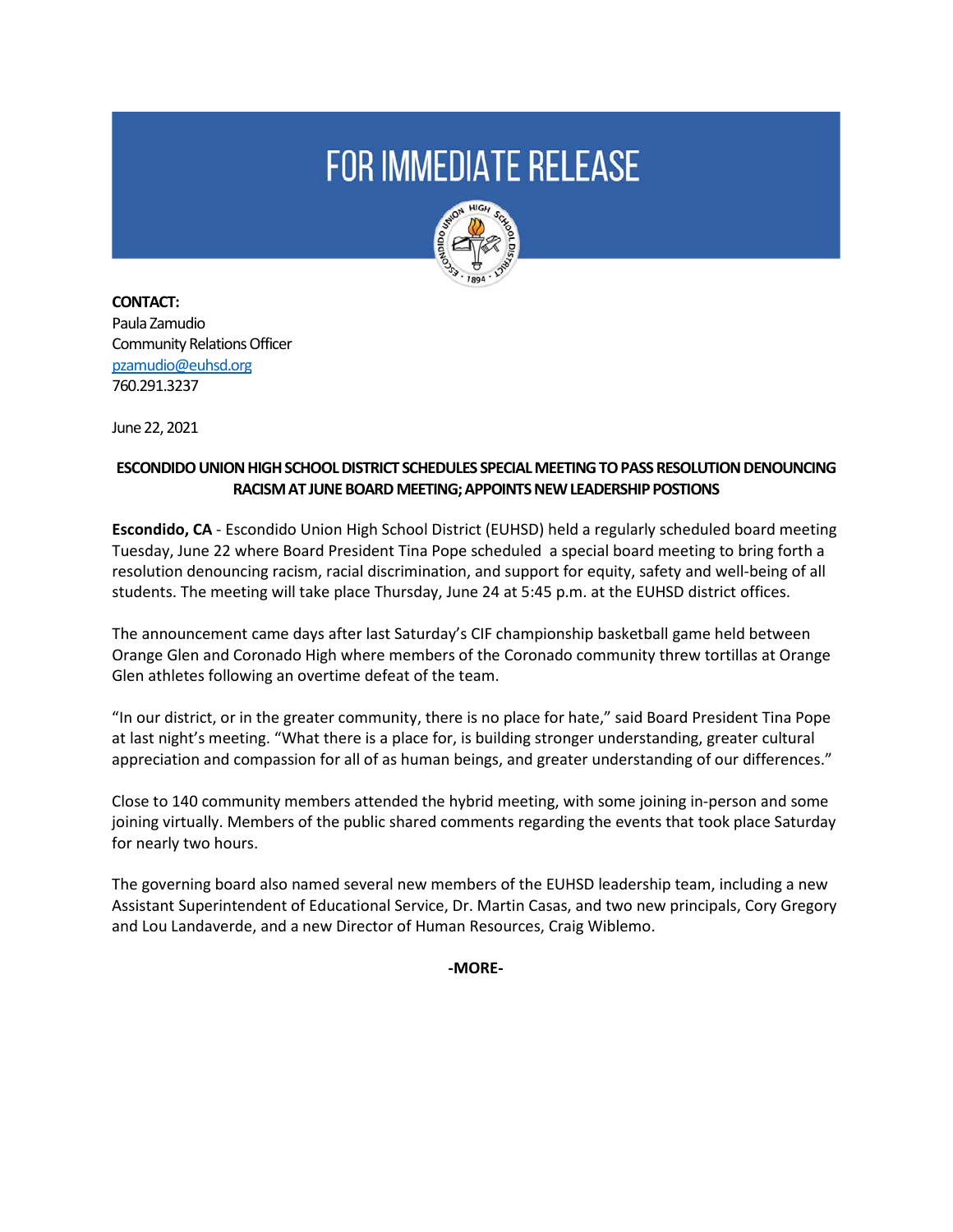#### **About Dr. Martín Casas**



Dr. Martín Casas recently completed his fifth year as Principal of San Pasqual High, earning designation as a No Place for Hate campus this past spring. He was recently recognized as the 2019 – 2020 Association of California School Administrators San Diego & Imperial County Principal of the Year. Previously, Dr. Casas worked as an assistant principal, AVID District Director, Social Science teacher, high school soccer coach, and AVID tutor.

He is an Our Voice Academy fellow, School Retool fellow, President of the CIF North County Conference, and an adjunct faculty member at the High Tech High Graduate School of Education. He also co-founded Uniforms for Tijuana, a binational effort that collects uniforms and athletic equipment for Tijuana public schools.

Dr. Casas holds a joint doctorate degree in Educational Learning from the University of California, San Diego and California State University San Marcos, a master's degree in Cross-Cultural Education from National University, and a bachelor's degree in Economics from San Diego State University. He is fluent in English and Spanish.

#### **About Cory Gregory**



Cory Gregory was appointed principal of San Pasqual High. He is the current principal at Valley High School and has over 22 years' experience in education, 13 of which have been with the Escondido Union High School District. In addition to his two years as principal of Valley High, he's worked as an assistant principal at Del Lago Academy, and was an assistant principal at San Pasqual High for eight years.

At Valley High, Mr. Gregory brought in restorative practices school-wide and oversaw many systemic changes for students and staff. In addition to increasing the graduation rate, he introduced the quarter system to the school and increased the number of credit opportunities for all students. Additionally, he oversaw a branding campaign to increase the pride and value of being a Valley High student and staff member, on and off campus.

Mr. Gregory holds a master's degree in Educational Counseling from National University and a bachelor's degree in History from Cal State University San Marcos. He has his PPS credential in School Counseling and his administrative credential from the University California Irvine.



#### **About Lou Landaverde**

Lou Landaverde was appointed principal of Valley High. He is the current assistant principal at the school. Landaverde is an 18 year veteran educator, having worked 13 years as an English Language Development, Migrant Education, Spanish, AVID, Academic Language, and Acquisition teacher. In addition, he served as the WASC and AVID coordinator for Vista High.